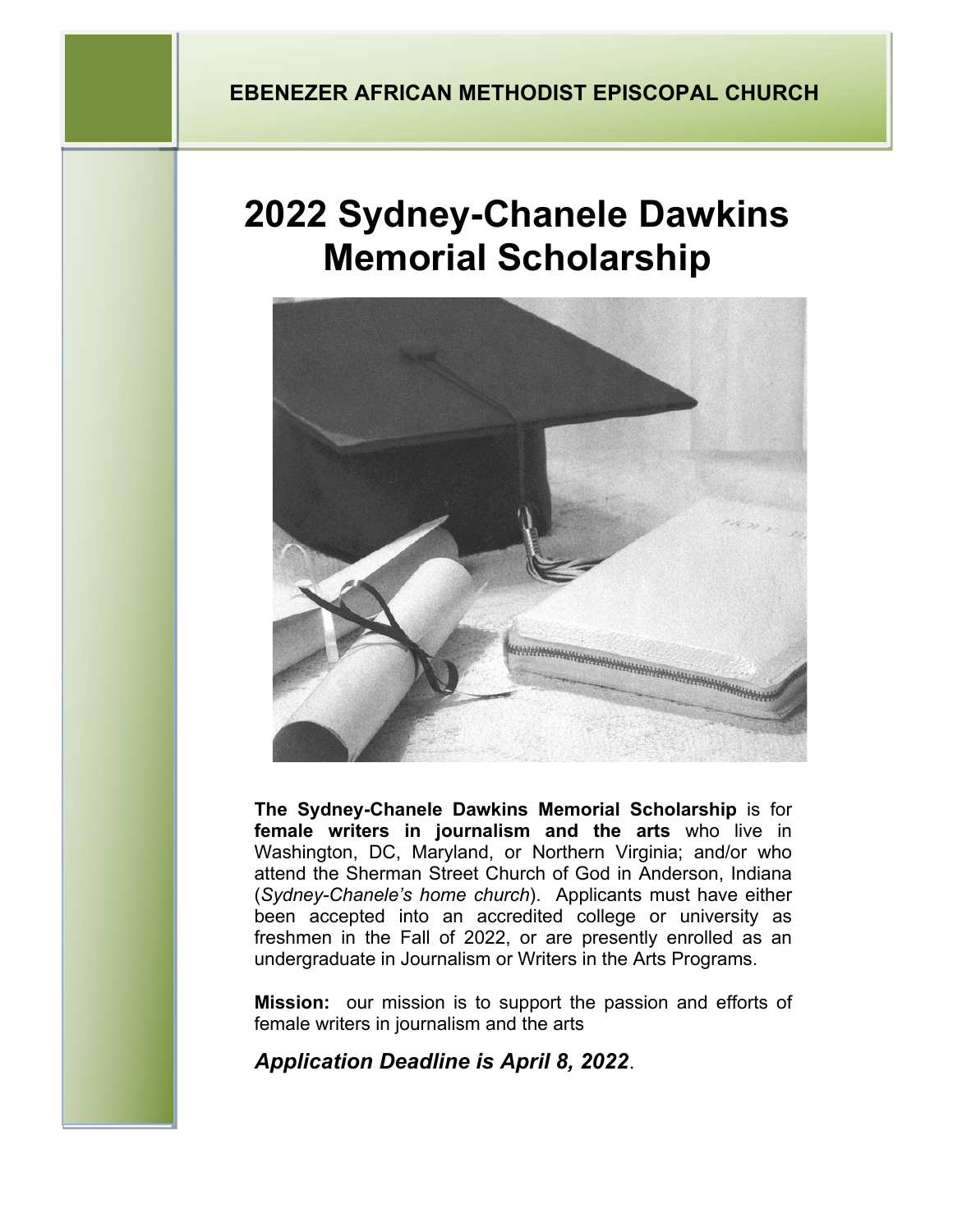## THE SYDNEY-CHANELE DAWKINS MEMORIAL SCHOLARSHIP

The Sydney-Chanele Dawkins Memorial Scholarship is being offered in remembrance of Sydney-Chanele Dawkins who championed the Arts. Sydney-Chanele was an award-winning feature filmmaker, film curator, film festival producer and a theater/film critic and arts writer and served as an impassioned advocate for the Arts as Chair of the Alexandria Commission for the Arts in Alexandria, VA. Fearless, Tenacious, Passionate and Loyal are the characteristics that best describe her approach to life, her enthusiasm for live theater and the arts, and her cinephile obsession with world cinema.

Sidney-Chanele was a true artist! From an early age, her vibrant spirit couldn't wait to embrace the world and it all started with a pen… (go to sydneyfierce.com)

**All TYPED applications and supporting materials must be received by April 8, 2022 in ONE PDF document**

| Last                | First                      | Middle                                                                                                                                                                                                                        |  |
|---------------------|----------------------------|-------------------------------------------------------------------------------------------------------------------------------------------------------------------------------------------------------------------------------|--|
|                     |                            |                                                                                                                                                                                                                               |  |
|                     |                            |                                                                                                                                                                                                                               |  |
|                     |                            |                                                                                                                                                                                                                               |  |
|                     | <b>ACADEMIC BACKGROUND</b> |                                                                                                                                                                                                                               |  |
| <b>Most Recent:</b> |                            | the control of the control of the control of the control of the control of the control of the control of the control of the control of the control of the control of the control of the control of the control of the control |  |
| Graduation date     |                            |                                                                                                                                                                                                                               |  |
|                     |                            |                                                                                                                                                                                                                               |  |
|                     |                            |                                                                                                                                                                                                                               |  |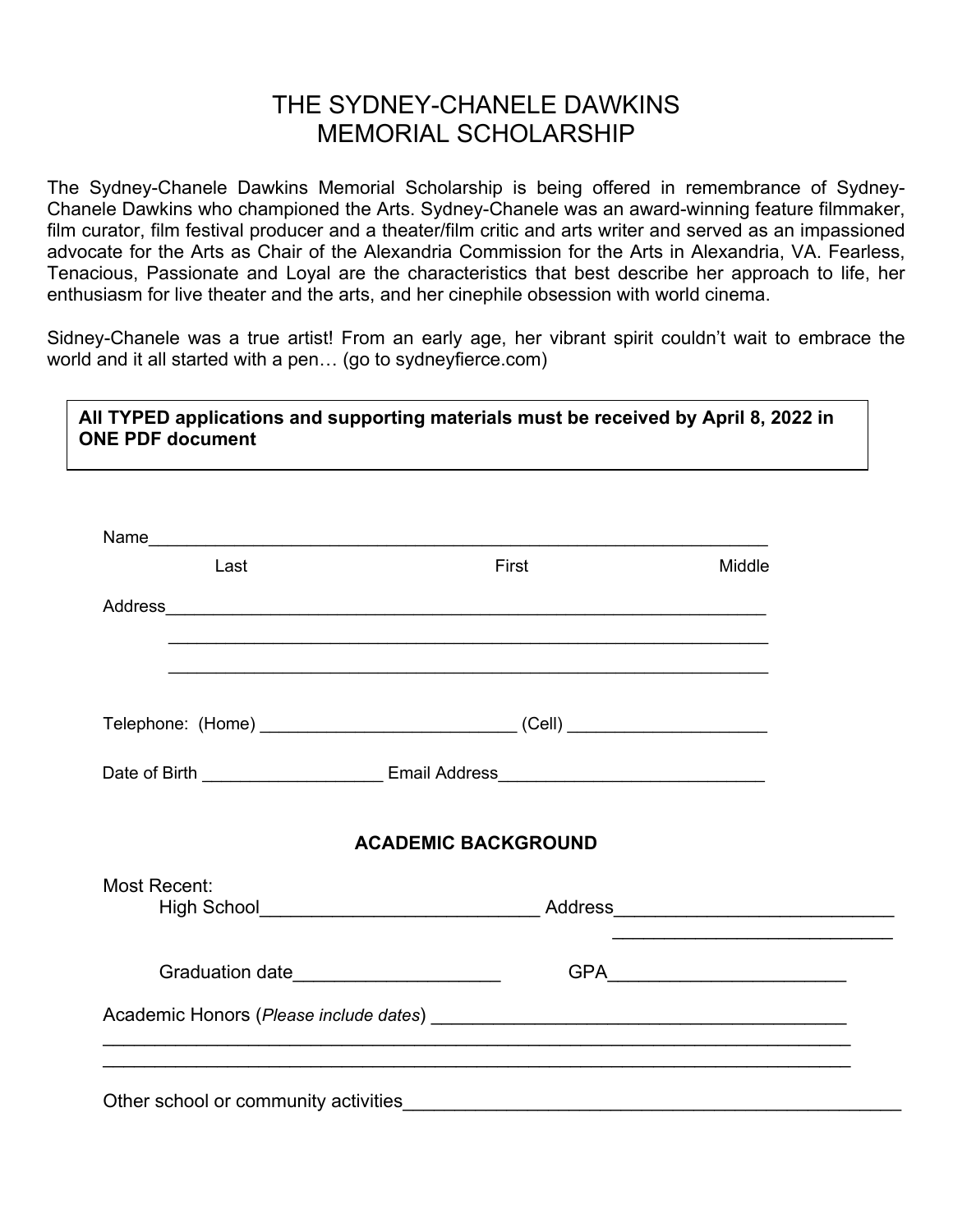| Address                                                  |  |  |  |
|----------------------------------------------------------|--|--|--|
|                                                          |  |  |  |
| <b>Minor</b>                                             |  |  |  |
| <b>GPA</b>                                               |  |  |  |
| Projected Date of Graduation <b>Example 2018</b>         |  |  |  |
| Academic Honors/other Activities Related to Career Goal: |  |  |  |

## **CRITERIA**

\_\_\_\_\_\_\_\_\_\_\_\_\_\_\_\_\_\_\_\_\_\_\_\_\_\_\_\_\_\_\_\_\_\_\_\_\_\_\_\_\_\_\_\_\_\_\_\_\_\_\_\_\_\_\_\_\_\_\_\_\_\_\_\_\_\_\_\_\_\_\_\_\_\_\_\_\_  $\mathcal{L}_\text{max} = \frac{1}{2} \sum_{i=1}^{n} \frac{1}{2} \sum_{i=1}^{n} \frac{1}{2} \sum_{i=1}^{n} \frac{1}{2} \sum_{i=1}^{n} \frac{1}{2} \sum_{i=1}^{n} \frac{1}{2} \sum_{i=1}^{n} \frac{1}{2} \sum_{i=1}^{n} \frac{1}{2} \sum_{i=1}^{n} \frac{1}{2} \sum_{i=1}^{n} \frac{1}{2} \sum_{i=1}^{n} \frac{1}{2} \sum_{i=1}^{n} \frac{1}{2} \sum_{i=1}^{n} \frac{1$ 

To be eligible for this Scholarship you must:

- 1. Be a female writer entering an accredited college for the 2021-2021 school year with a least a 3.0 GPA or
- 2. Be a female writer presently in an undergraduate accredited college program with at least 2.7 GPA,
- 3. Submit two (2) letters of recommendation from instructors having taught said student and can evaluate her effort and passion.
- 4. Be a female writer who lives in the Washington, DC, Maryland, Northern Virginia area or is attending Sherman Street Church of God in Anderson, Indiana (Sydney-Chanele's Home Church).
- *5.* Submit a 500-word essay with the application. *The title of the essay should be "In Ten Years My Writings…"*
- 6. Include proof of your enrollment in an accredited college.
- 7. Submit your application and all supporting documentation via email to scholarships@ebenezerame.org by **April 8, 2022**